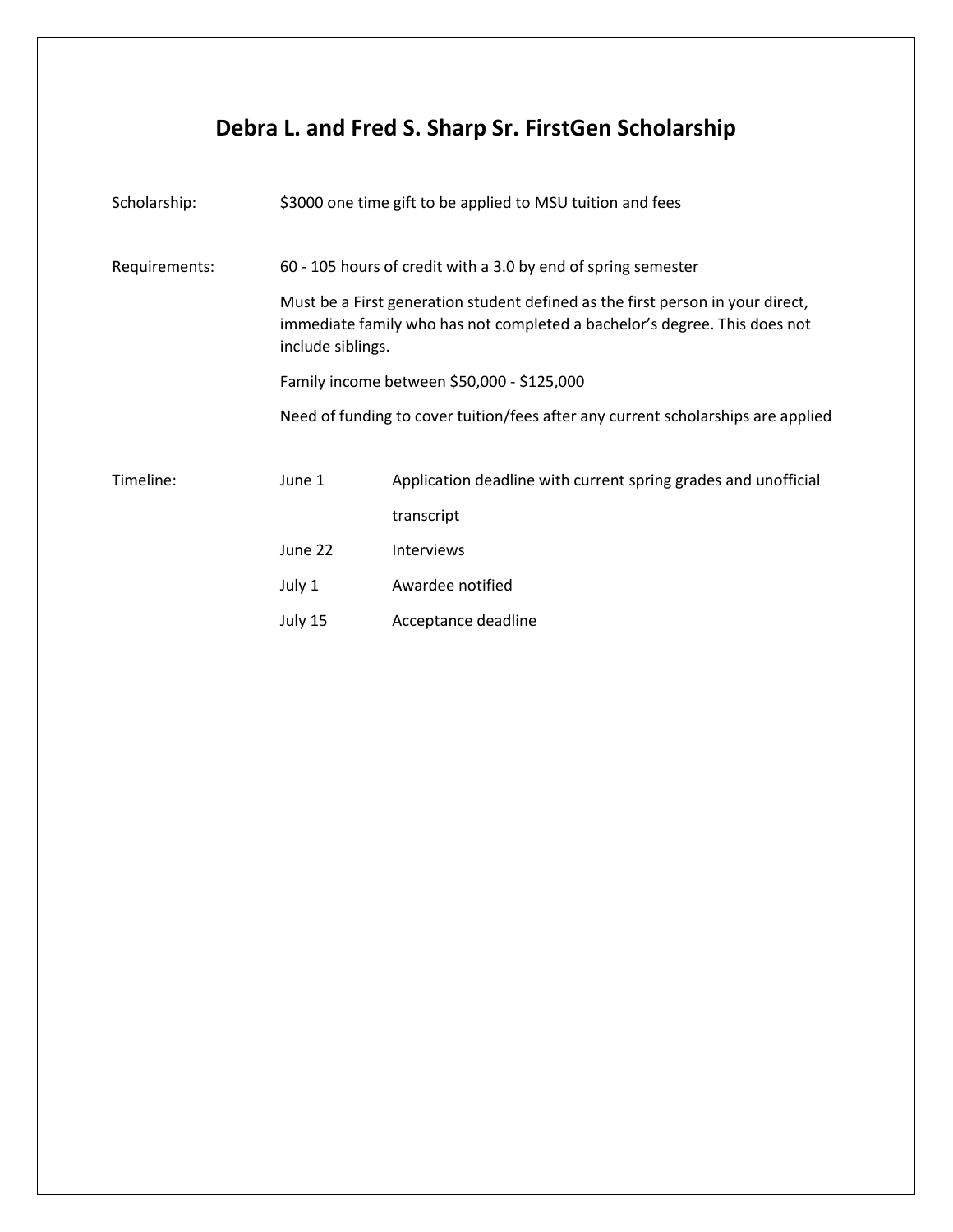## **Student Information**

| Last Name, First Name |  |
|-----------------------|--|
| Email                 |  |
| <b>Contact Number</b> |  |
| FAFSA efc #           |  |
| M number              |  |
| Degree pursuing       |  |
| Major                 |  |
| <b>Minor</b>          |  |
| <b>MSU GPA</b>        |  |
| <b>GPA</b> from other |  |
| institutions attended |  |
| Total number of       |  |
| completed hours       |  |
| Are you a first       |  |
| generation student?   |  |
| Highest level of      |  |
| education of parents  |  |

## **Current extracurricular activities**

(clubs, organizations, volunteer work)